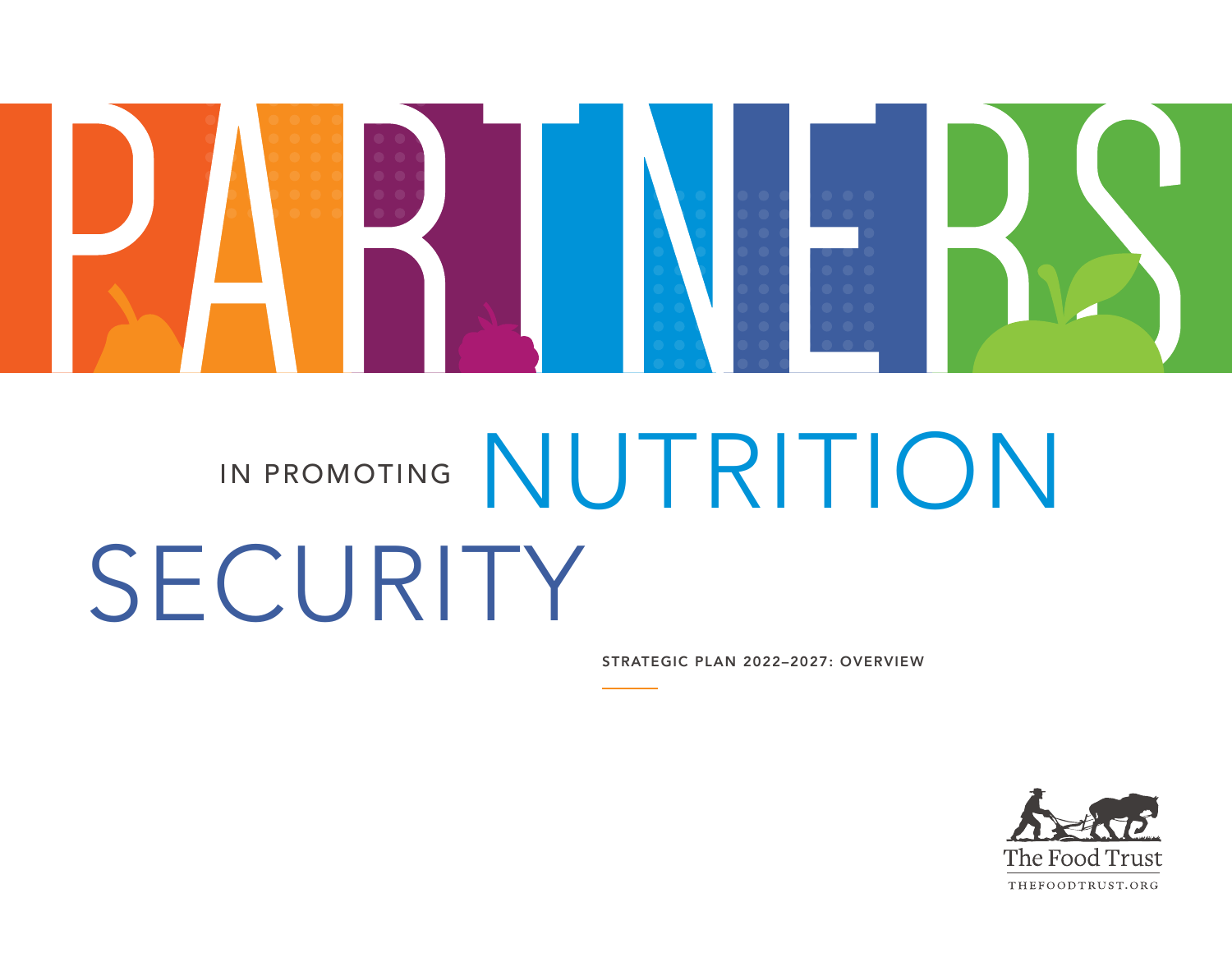#### INTRODUCTION

For the past 30 years, The Food Trust has worked to ensure that everyone has access to nutritious, affordable food and information to make healthy decisions. With the onboarding of a new President and CEO, the organization embarked on a strategic planning process that would culminate in charting its future direction for the next five years. Through a robust proposal review period, The Food Trust selected Sort Sol Group to facilitate a process centered around Board and staff participation.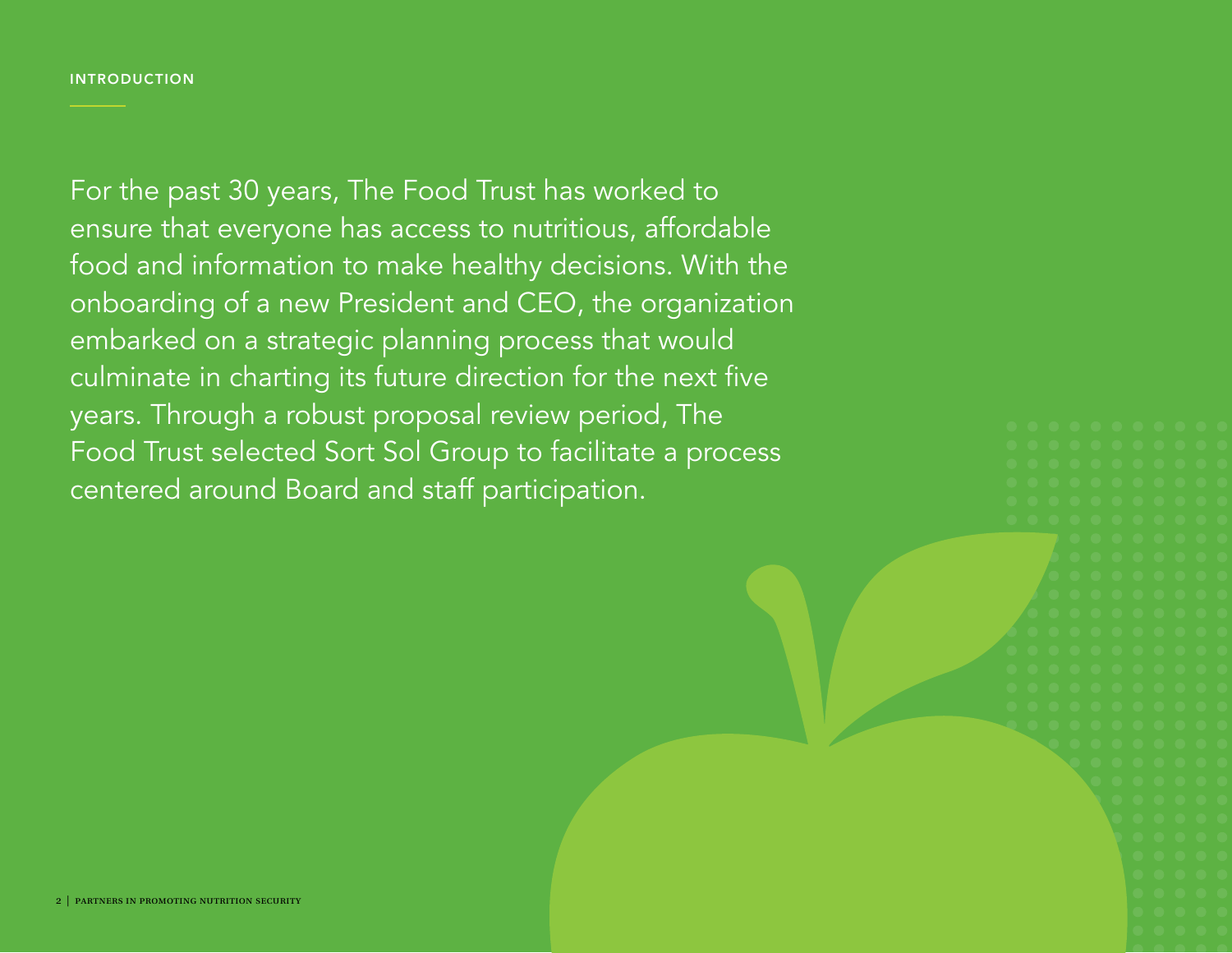#### **OBJECTIVES**

Strategy is built upon an organization's business model, market awareness, and competitive advantage. A strategy can be enduring but needs to change when it is no longer the best way to advance the mission. Therefore, it is important to constantly monitor the environment and the strategy's effectiveness.

With the assistance of Sort Sol Group, The Food Trust underwent a strategic planning process that utilized a variety of methods to capture a deep understanding of the organization and its work. Methods included: background interviews, focus groups, partner survey, organizational capacity assessment, strategy workshops, refinement, internal and external stakeholder feedback, and action planning exercises.

The goal was to create a set of strategic priorities to guide The Food Trust through the challenge and change of the current era. Through the process, The Food Trust also developed new mission, purpose, shared vision and values statements that align with the future direction of the organization.

OUR GOAL

By 2027, The Food Trust will have mobilized a diverse set of partners to bring about measurable, sustainable, positive change that promotes nutrition security and thriving communities.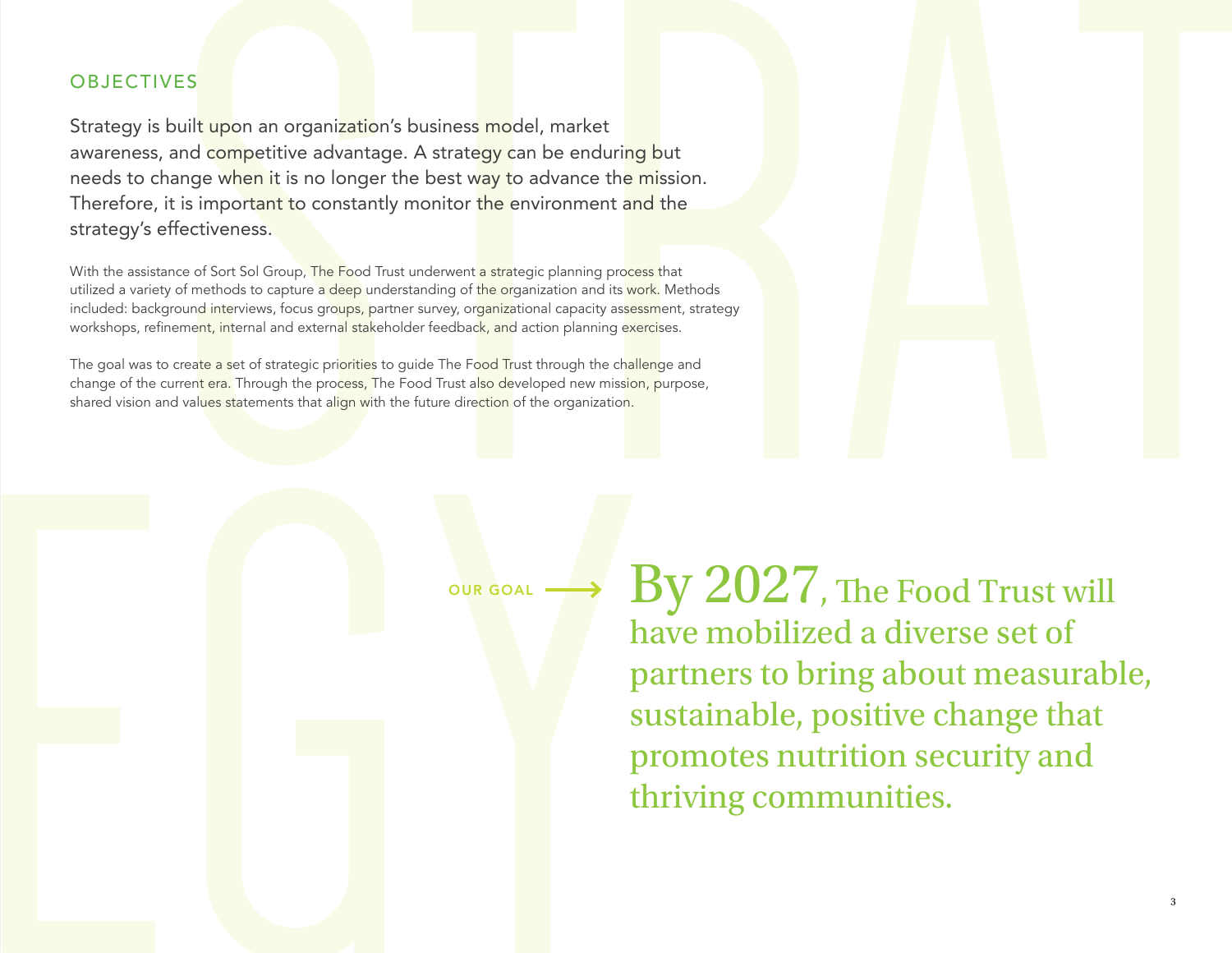#### MISSION, PURPOSE, VALUES & VISION

Founded in 1992, The Food Trust works with neighborhoods, institutions, retailers, farmers and policymakers across the country to ensure delicious, nutritious food for all. Backed by three decades of research and evaluation, our holistic, community-centered approach to nutrition security weaves together three core programming elements—access, affordability and education—as well as a focus on advocating for public policy solutions.

# Delicious, Nutritious Food for All  $\leftarrow$  our mission

#### Shared Values

Passion & Purpose: We are driven by our belief that nutritious food is a human right, and that eating well is an essential part of good health and happiness.

Collaboration & Innovation: We are committed to amplifying communities' collective resources, and co-creating and advocating for adaptable, sustainable, creative solutions to big problems.

**Diversity & Inclusion:** We strive to create spaces where people of all races, genders, ages, religions, identities and experiences are welcome, and all perspectives are valued.

Responsibility & Learning: We listen and learn as we go, and we are accountable to the communities we serve.

#### Shared Vision

Everything we do is guided by our vision for a more equitable society, where nutritious food is abundant, people of all backgrounds are nourished and prosperous, and communities are thriving.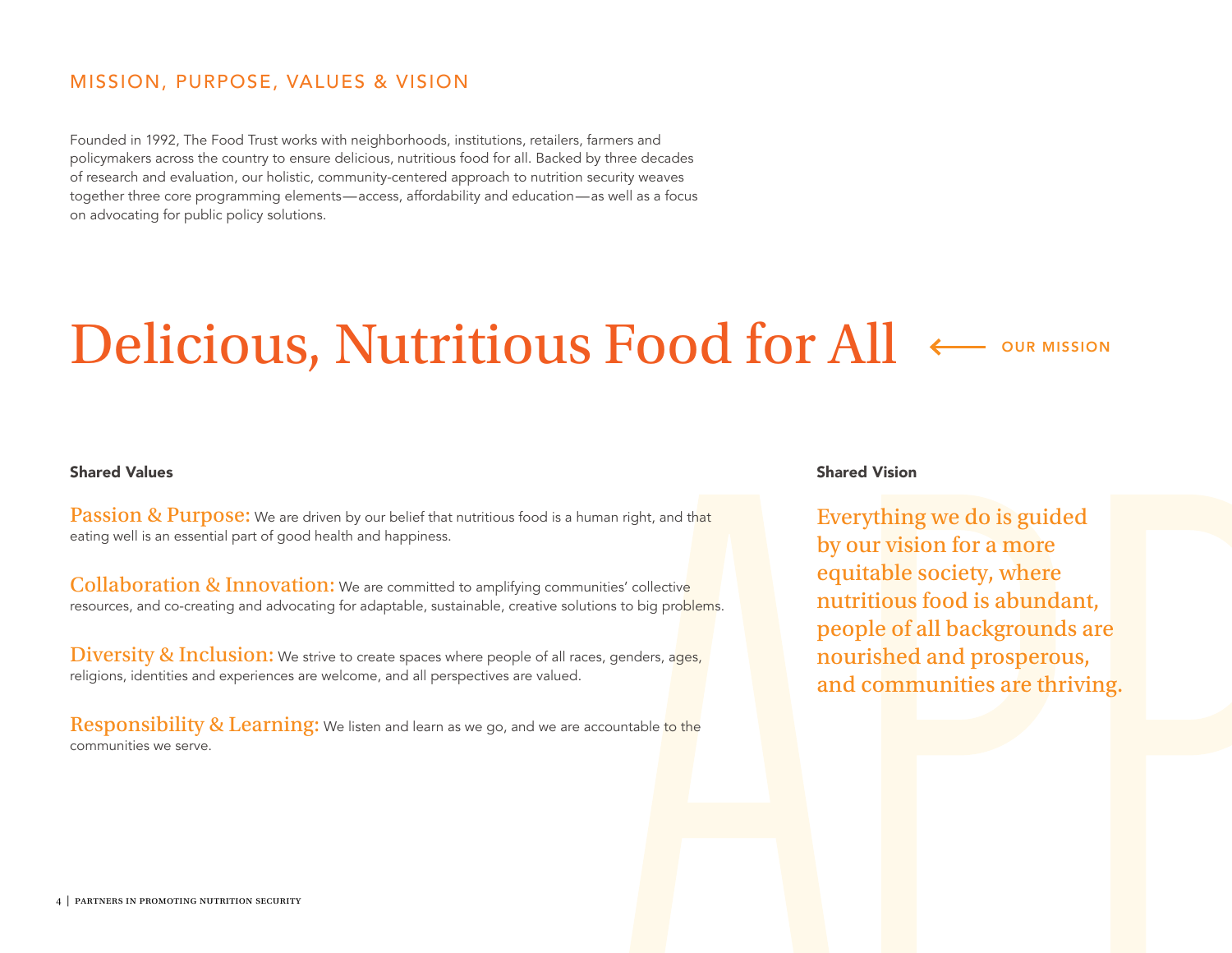#### ESTABLISHED STRENGTHS

A key component of strategy development is the identification of an organization's unique strengths, or its "competitive advantage." The term "competitive" highlights the reality that any organization must compete for resources in order to advance its mission; however, this does not override the need for, and value of, collaboration with other organizations.

Through a combination of internal and external data collection, The Food Trust examined its strengths relative to other organizations, and tested them through external review. Four key themes were identified that The Food Trust can leverage to make a greater impact:

**Strong reputation:** Known as a trusted thought leader, The Food Trust has 30 years of experience developing, testing and sharing best practices in every area of its work.

## Strong partner who convenes and

collaborates well: The Food Trust understands the power of collective impact and establishes crosssector partnerships to work toward shared goals.

#### National presence, local feel: The

Food Trust works collaboratively with local partners to improve environments and create systems change while advocating for sustainable policies nationally.

Holistic approach: Utilizing a comprehensive approach, The Food Trust works toward nutrition security from multiple angles and through a variety of programs.

» *Through the strategic planning process, The Food Trust also created a Strategy Screen, a decisionmaking tool that will allow the organization to evaluate new opportunities based on their alignment with its mission, vision, values and strengths.*

| O | $\bullet$ | $\bullet$ | $\bullet$ | $\bullet$ | O          | $\bullet$ | C       |
|---|-----------|-----------|-----------|-----------|------------|-----------|---------|
| O | $\bullet$ | $\bullet$ | O         | $\bullet$ | $\bullet$  | $\bullet$ | ×<br>c. |
| O | $\bullet$ | $\bullet$ | $\bullet$ | $\bullet$ | $\bullet$  | $\bullet$ | U       |
| O | $\bullet$ | $\bullet$ | O         | $\bullet$ | $\bigcirc$ | $\bullet$ |         |
| O | O         | O         | O         | $\bullet$ | O          | $\bullet$ |         |
| O | $\bullet$ | $\bullet$ | O         | $\bullet$ | O          | $\Box$    |         |
| Q | $\bullet$ | $\bullet$ | $\bullet$ | $\bullet$ | O          | a         |         |
|   |           |           |           |           |            |           |         |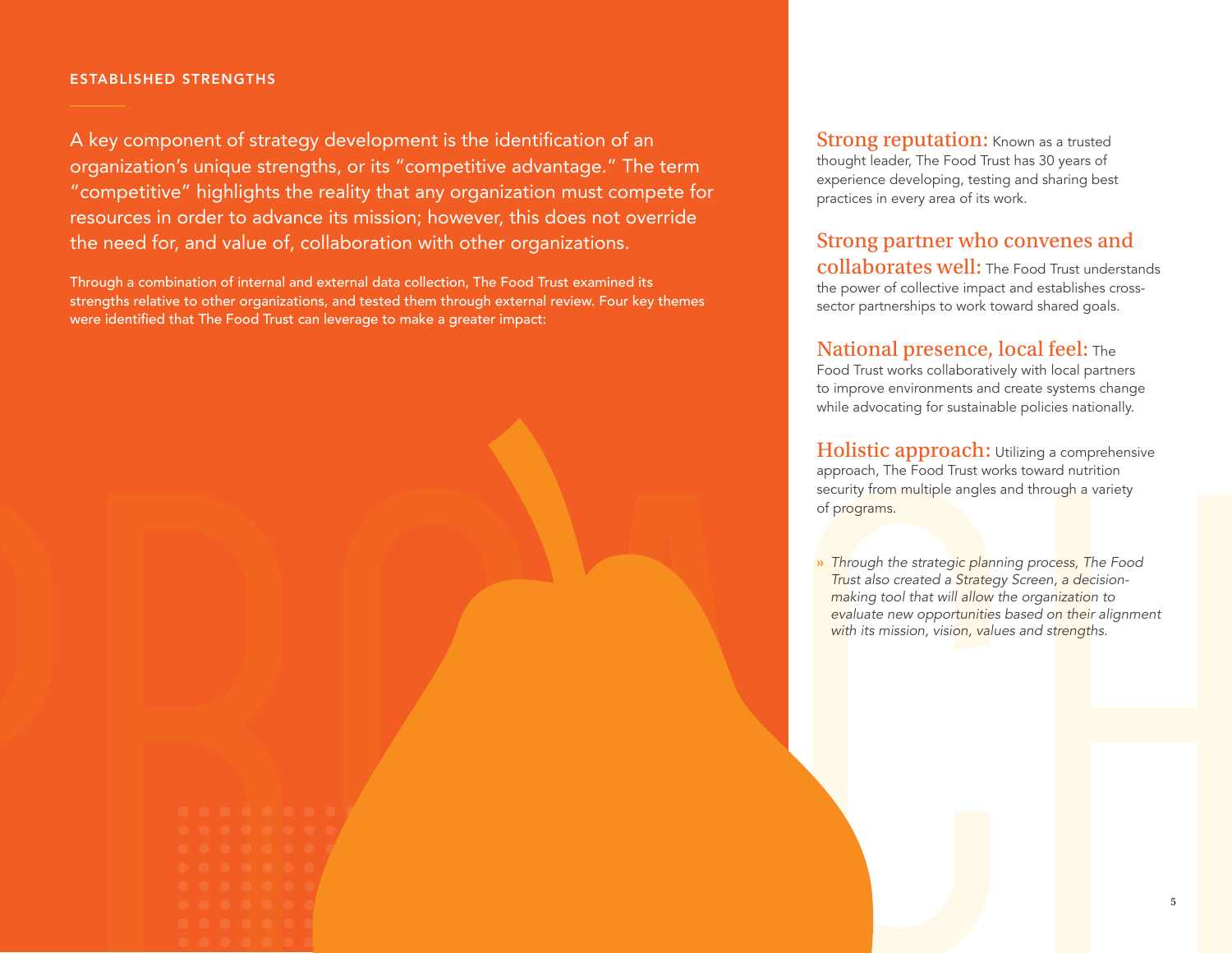#### PRIORITY AREAS

#### The Food Trust's 2022–27 strategic

plan presents six key priorities that will allow the organization to work collaboratively to effect change, spark innovation, and strengthen infrastructures across programs and departments with the underlying goal of delicious, nutritious food for all.

The first three strategic priorities highlight The Food Trust's continued focus on evidencebased programs that address healthy food access, affordability and nutrition education, while increasing community involvement and exploring new opportunities for multi-sector partnership. The Food Trust will leverage its strengths to convene partners and work collaboratively to advocate for policy change at the local, state and national level.

The three supporting priorities address the importance of maintaining a strong foundation in order for the organization to achieve its goals. Throughout the strategic planning process, The Food Trust will incorporate its values into every aspect of its work and strengthen core operational systems. The organization will also develop a comprehensive business model that supports innovation and long-term financial sustainability.

The following areas represent an actionable and practical vision for the near future:

#### Strategic Priorities

#### PROGRAMS: Continuously evaluate, adapt and connect core programs to maximize impact.

- Ensure strong, evidence-based programs through comprehensive evaluation
- Strengthen connections across core programs that lead to greater innovation and impact
- Encourage the expansion and replication of core programs

PARTNERSHIP: Engage with a community-based, cross-sector network of partners to work toward a more just and nourishing food system.

- Prepare the organization to engage more deeply in community-based collaborative work
- Grow our diverse network of partners across systems to collectively address nutrition security
- Engage with partners to identify community assets, address gaps and work toward sustainable change

POLICY: Work with partners to advocate for policy changes that result in more equitable structures and practices at the local and national level.

- Identify priority areas and create a comprehensive interdepartmental policy strategy
- Convene community residents and leaders to build a roadmap for action
- Work collaboratively to influence policies that support equitable practices

#### Supporting Priorities

#### PEOPLE & CULTURE: Build an inclusive organization that fosters a positive culture.

- Strengthen processes to ensure equitable practices across the full human resource cycle
- Develop and integrate DEI practices, methods and tools that support an inclusive culture
- Guide and support individuals and teams during organizational change

#### **SUSTAINABILITY & GROWTH: Develop a robust** business model that ensures long-term financial sustainability and strengthens our impact.

- Assess current business model and identify opportunities for change, innovation and new revenue generation
- Enhance brand visibility and organizational awareness
- Develop comprehensive fundraising strategy to attract unrestricted resources and inspire expanded investment in our work

#### OPERATIONS & TECHNOLOGY: Strengthen core operational systems and infrastructures to maximize efficiency and effectiveness and support organizational growth.

- Identify and assess core operational systems, including finance, technology, human resources and office administration
- Organize, update and streamline internal operational systems and processes
- Utilize streamlined systems and leverage data for decision-making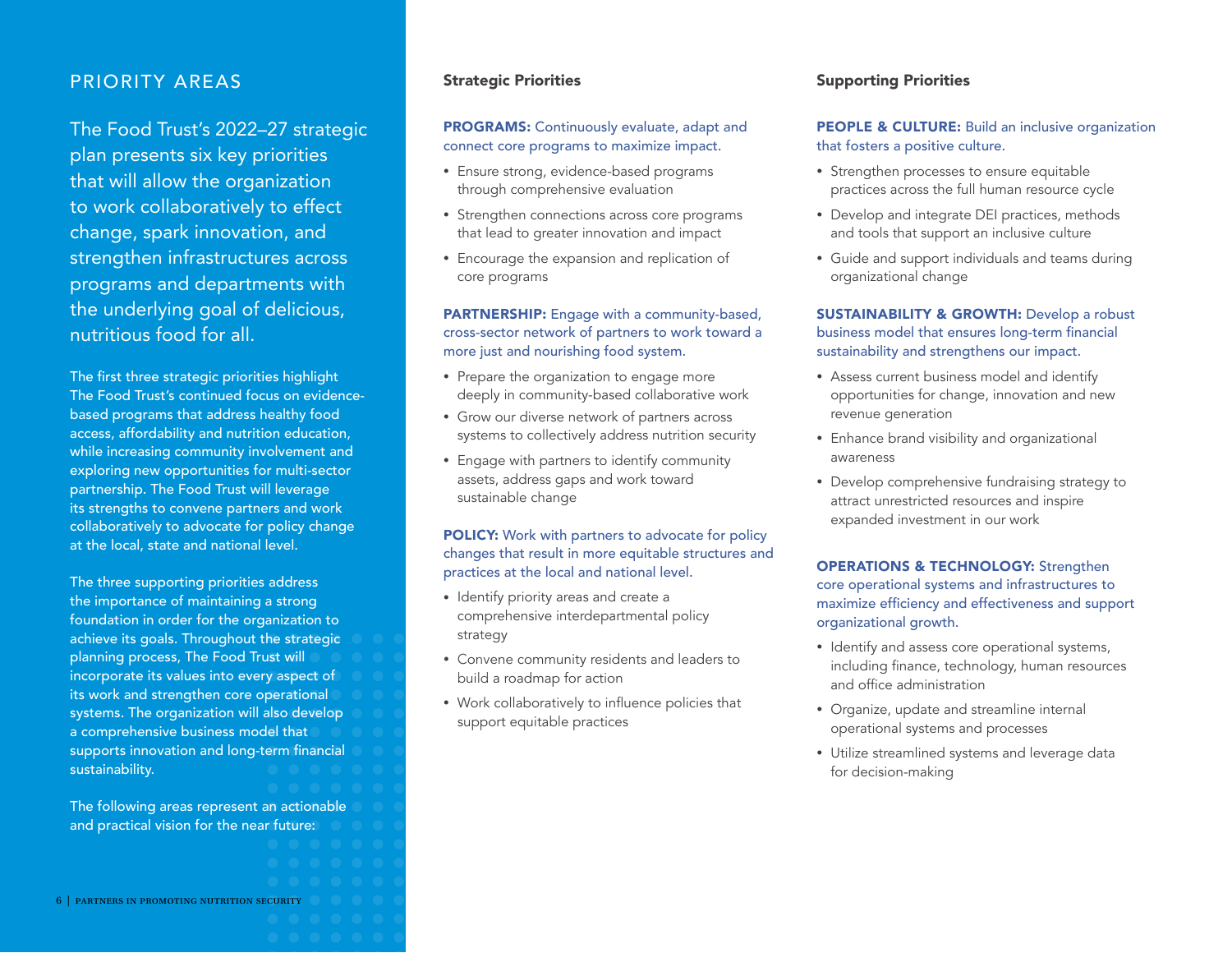### An actionable and practical vision for the next five years: **OUR FOCUS**



local and national level

7